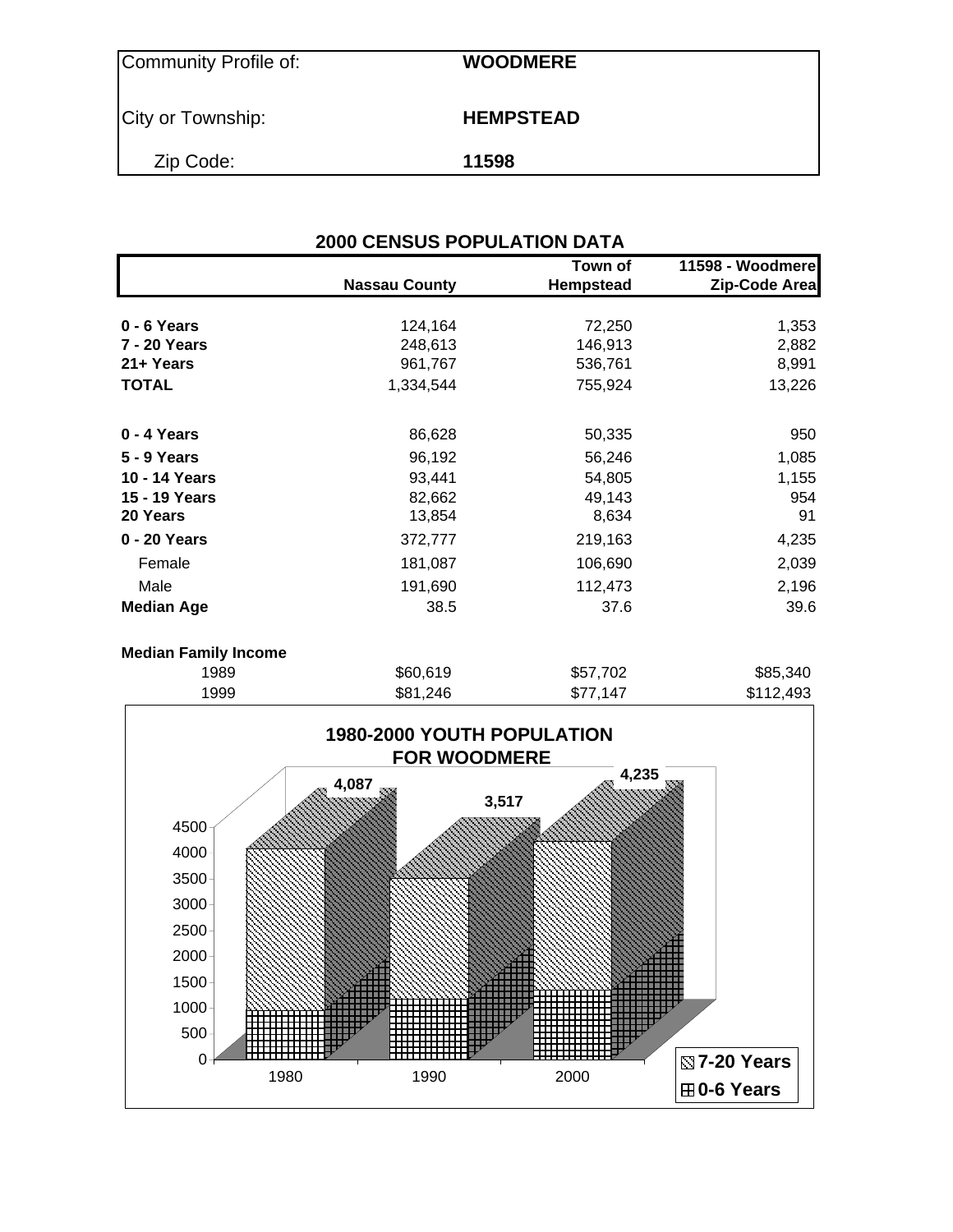## **2000 POPULATION PROJECTION DATA**

|                      | <b>Nassau County</b> | <b>Town of</b><br><b>Hempstead</b> | 11598 - Woodmere<br><b>Zip-Code Area</b> |
|----------------------|----------------------|------------------------------------|------------------------------------------|
|                      |                      |                                    |                                          |
| $0 - 6$ Years        | 118,978              | 73,806                             | 1,002                                    |
| l7 - 20 Years        | 231,792              | 139,895                            | 3,171                                    |
| l21+ Years           | 978,505              | 557,917                            | 11,483                                   |
| <b>TOTAL</b>         | 1,329,275            | 771,618                            | 15,656                                   |
|                      |                      |                                    |                                          |
| $0 - 4$ Years        | 83,639               | 52,174                             | 697                                      |
| 5 - 9 Years          | 90,106               | 55,438                             | 761                                      |
| 10 - 14 Years        | 82,042               | 49,470                             | 1,159                                    |
| 15 - 19 Years        | 79,040               | 47,058                             | 1,294                                    |
| 20 Years             | 15,943               | 9,563                              | 262                                      |
|                      |                      |                                    |                                          |
| $\vert$ 0 - 20 Years | 350,770              | 213,701                            | 4,173                                    |

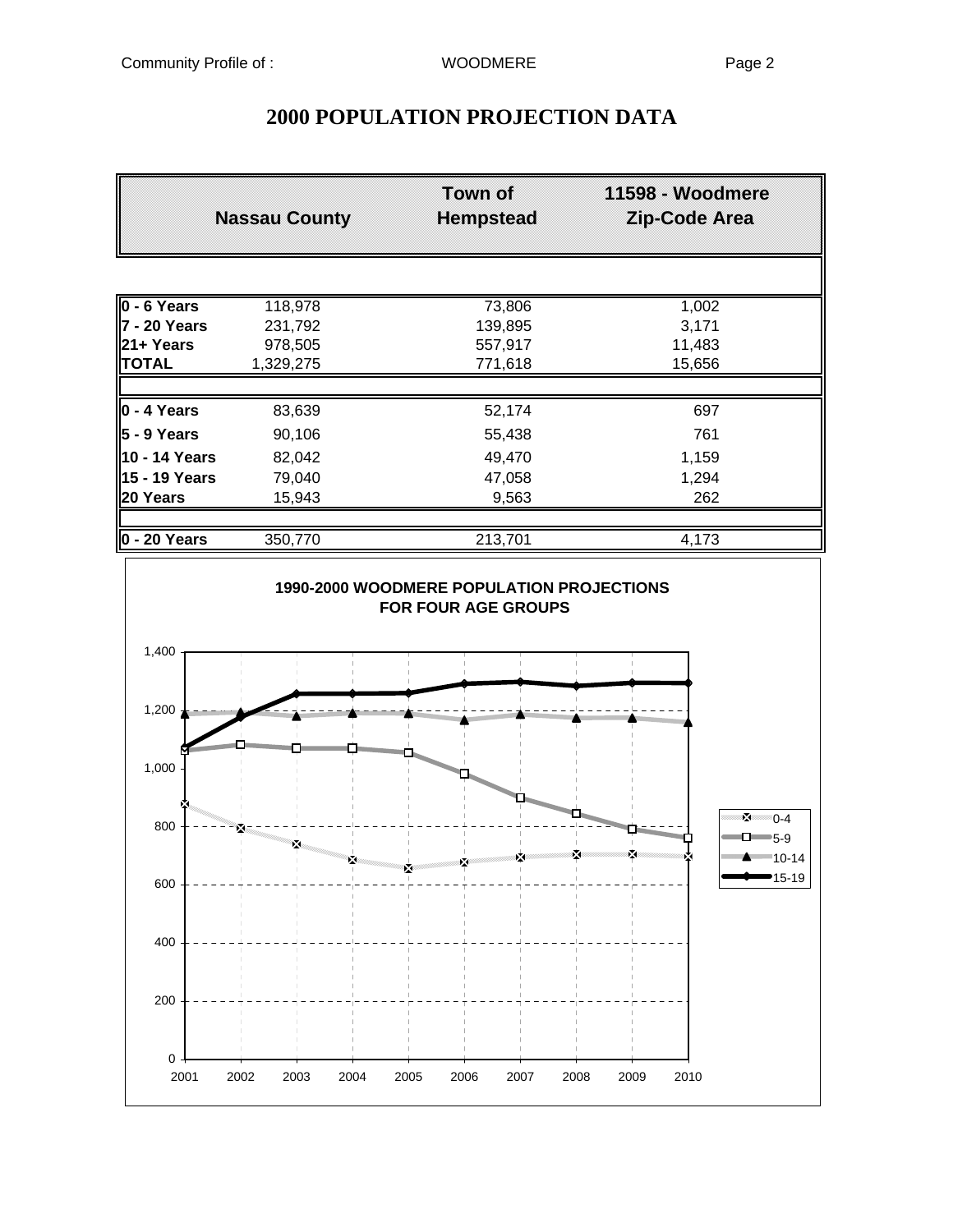## **TEMPORARY ASSISTANCE TO NEEDY FAMILIES (Formerly AFDC) (NUMBER OF INDIVIDUALS)** Town of 16-20 y Year **Nassau County** Hempstead **Zip-Code Area** 1985 15,963 11,783 50 1986 15,337 11,390 29 1987 13,321 9,981 27 1988 12,410 9,168 9 1989 11,950 8,943 18 1990 12,607 9,404 18 1991 15,317 11,504 27 1992 16,528 12,410 21 1993 20,129 15,031 17 1994 20,622 15,217 21 1995 20,229 14,981 16 1996 17,800 13,309 36 1997 14,940 11,219 22 1998 12,706 9,651 20 1999 10,825 8,265 14 2000 8,451 6,699 10 **1988-2000 WOODMERE, NASSAU COUNTY AND TOWN OF HEMPSTEAD AFDC RATES PER 1000 RESIDENTS** 25.00 20.00 Rate Per 1,000 **Rate Per 1,000**and the second second second second second second second second second second second second second second second second second second second second second second second second second second second second second second seco 15.00 688 m **Allinging** 10.00 5.00 0.00 <sup>1988</sup> <sup>1989</sup> <sup>1990</sup> <sup>1991</sup> <sup>1992</sup> <sup>1993</sup> <sup>1994</sup> <sup>1995</sup> <sup>1996</sup> <sup>1997</sup> <sup>1998</sup> <sup>1999</sup> <sup>2000</sup> ■Nassau County BHempstead Town □ 16-20 y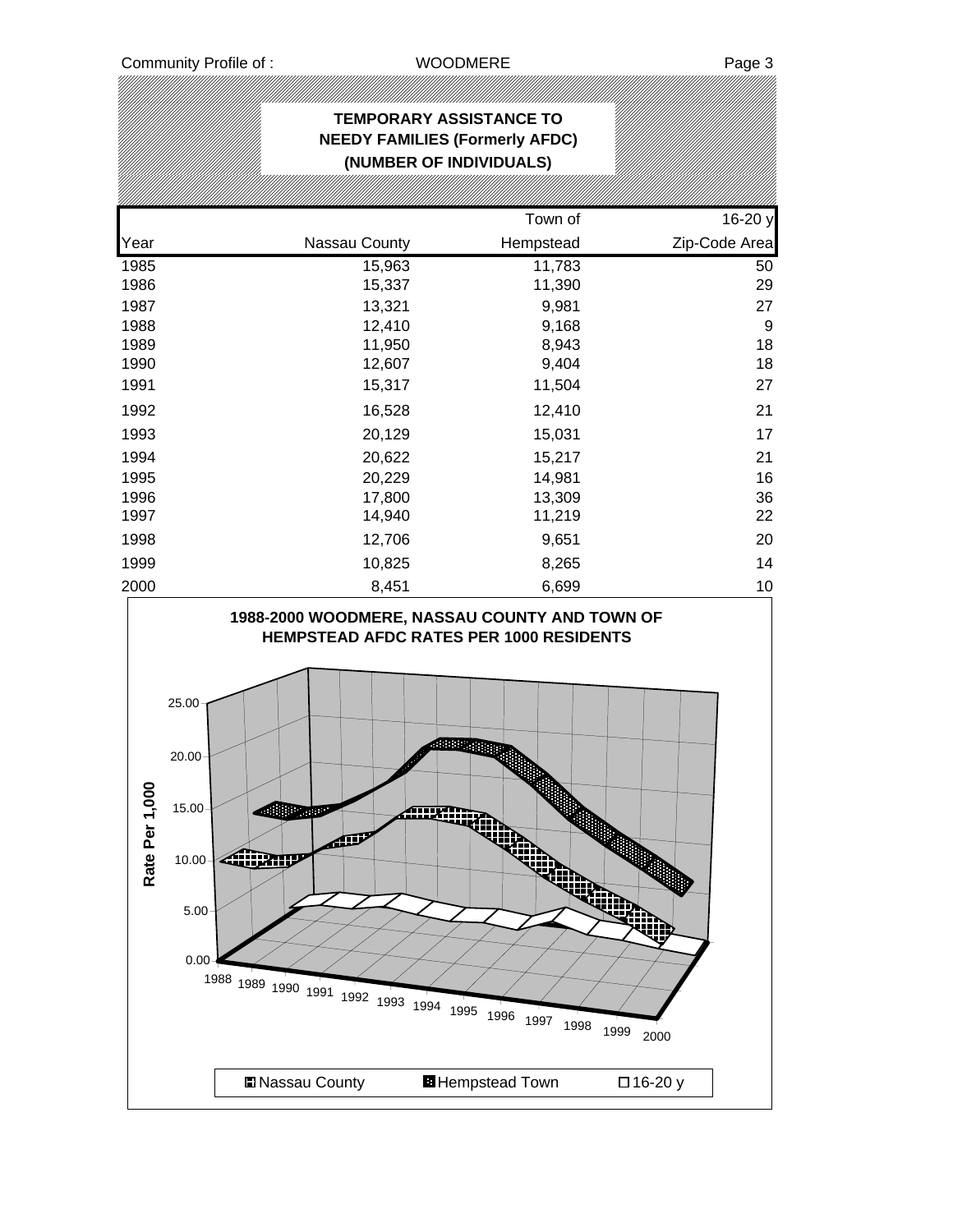### **11598 ZIP-CODE AREA RESIDENT YOUTH OFFENSES**

|      |                | 7-15 Years Old     |                    |                         |
|------|----------------|--------------------|--------------------|-------------------------|
|      |                | <b>Station</b>     | <b>Subjects of</b> |                         |
| Year | <b>Arrests</b> | <b>Adjustments</b> | Investigation      | <b>Totals</b>           |
| 1990 | $\overline{2}$ | 10                 |                    | 13                      |
| 1991 | $\overline{2}$ | 14                 | 5                  | 21                      |
| 1992 | $\overline{2}$ | 13                 | 5                  | 20                      |
| 1993 | 3              | 14                 | $\boldsymbol{9}$   | 26                      |
| 1994 | $\mathbf 0$    | 12                 | 17                 | 29                      |
| 1995 | 3              | 16                 | 4                  | 23                      |
| 1996 | 6              | 9                  | 8                  | 23                      |
| 1997 | 11             | 12                 | 8                  | 31                      |
|      |                | 16-20 Years Old    |                    |                         |
|      |                | Subjects of        |                    | <b>All Ages</b>         |
| Year | <b>Arrests</b> | Investigation      | <b>Totals</b>      | <b>Total Incidents*</b> |
| 1990 |                |                    |                    |                         |
|      | 11             | 2                  | 13                 |                         |
| 1991 | 8              | 8                  | 16                 | 26<br>37                |
| 1992 | 9              | 19                 | 28                 |                         |
| 1993 | 3              | 20                 | 23                 |                         |
| 1994 | 6              | 34                 | 40                 |                         |
| 1995 | 11             | 19                 | 30                 | 49<br>49<br>69<br>53    |
| 1996 | 19             | 19                 | 38                 | 62                      |



\* Total incidents include arrests, station adjustments and subjects of investigation for 1988 - 1995. Subjects were not available prior to 1988. Youth offense data does not include data on convictions following from some of these arrests.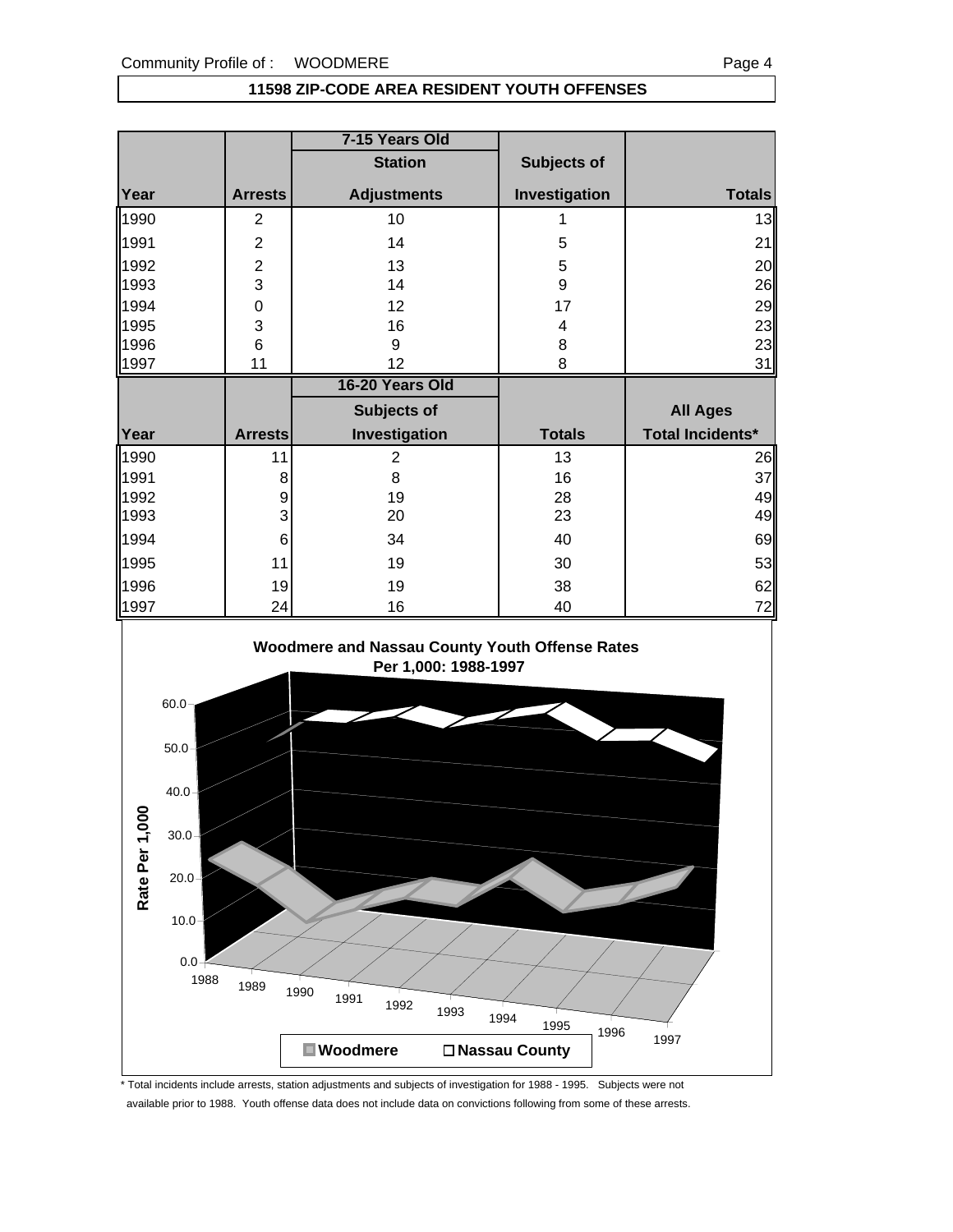Community Profile of : WOODMERE Page 5

l,

| <b>11598 ZIP-CODE AREA RESIDENT YOUTH OFFENSES</b> |                                                                                           |                                                                   |                                            |               |              |                                                              |              |              |  |  |
|----------------------------------------------------|-------------------------------------------------------------------------------------------|-------------------------------------------------------------------|--------------------------------------------|---------------|--------------|--------------------------------------------------------------|--------------|--------------|--|--|
|                                                    | Youth Offense Rate Per 1000 Resident Youth<br><b>For Combined Offense Types and Total</b> |                                                                   |                                            |               |              |                                                              |              |              |  |  |
|                                                    | Drug &                                                                                    | Violent &                                                         |                                            |               |              | <b>Criminal</b>                                              |              |              |  |  |
| Year                                               |                                                                                           | <b>Alcohol Threatening</b>                                        | <b>Property</b>                            | <b>Status</b> | <b>Theft</b> | <b>Nonconf</b>                                               | <b>Other</b> | <b>Total</b> |  |  |
| 1990                                               | 0.9                                                                                       | 2.6                                                               | 2.1                                        | 0.9           | 3.9          | 0.9                                                          | 0.0          | 11.1         |  |  |
| 1991                                               | 0.8                                                                                       | 3.8                                                               | 3.8                                        | 1.3           | 2.5          | 1.3                                                          | 1.7          | 15.5         |  |  |
| 1992                                               | 0.0                                                                                       | 4.0                                                               | 2.4                                        | 3.6           | 2.4          | 0.8                                                          | 5.6          | 19.5         |  |  |
| 1993                                               | 0.4                                                                                       | 1.9                                                               | 2.3                                        | 1.9           | 3.1          | 1.5                                                          | 7.7          | 18.9         |  |  |
| 1994                                               | 1.1                                                                                       | 3.1                                                               | 3.4                                        | 6.1           | 1.9          | 1.5                                                          | 9.2          | 26.4         |  |  |
| 1995                                               | 2.7                                                                                       | 3.0                                                               | 5.0                                        | 3.0           | 2.7          | 0.0                                                          | 3.8          | 20.2         |  |  |
| 1996                                               | 1.9                                                                                       | 3.0                                                               | 3.8                                        | 4.1           | 5.3          | 0.4                                                          | 4.9          | 23.3         |  |  |
| 1997                                               | 1.6                                                                                       | 2.7                                                               | 9.0                                        | 1.2           | 7.8          | 0.8                                                          | 4.7          | 28.2         |  |  |
|                                                    |                                                                                           |                                                                   | <b>Youth Offenses</b>                      |               |              |                                                              |              |              |  |  |
|                                                    |                                                                                           | For Combined Offense Types and Total                              |                                            |               |              |                                                              |              |              |  |  |
|                                                    | Drug &                                                                                    | Violent &                                                         |                                            |               |              | <b>Criminal</b>                                              |              |              |  |  |
| Year                                               |                                                                                           | <b>Alcohol Threatening</b>                                        | <b>Property</b>                            | <b>Status</b> | <b>Theft</b> | <b>Nonconf</b>                                               | <b>Other</b> | <b>Total</b> |  |  |
| 1990                                               | 2                                                                                         | 6                                                                 | 5                                          | 2             | 9            | 2                                                            | 0            | 26           |  |  |
| 1991                                               | $\overline{c}$                                                                            | 9                                                                 | 9                                          | 3             | 6            | 3                                                            | 4            | 37           |  |  |
| 1992                                               | 0                                                                                         | 10                                                                | 6                                          | 9             | 6            | $\overline{2}$                                               | 14           | 49           |  |  |
|                                                    |                                                                                           |                                                                   |                                            |               |              |                                                              |              |              |  |  |
| 1993                                               | 1                                                                                         | 5                                                                 | 6                                          | 5             | 8            | 4                                                            | 20           | 49           |  |  |
| 1994                                               | 3                                                                                         | 8                                                                 | 9                                          | 16            | 5            | 4                                                            | 24           | 69           |  |  |
| 1995                                               | 7                                                                                         | 8                                                                 | 13                                         | 8             | 7            | 0                                                            | 10           | 53           |  |  |
| 1996                                               | 5                                                                                         | 8                                                                 | 10                                         | 11            | 14           | 1                                                            | 13           | 62           |  |  |
| 1997                                               | 4                                                                                         | $\overline{7}$                                                    | 23                                         | 3             | 20           | $\overline{2}$                                               | 12           | 72           |  |  |
|                                                    |                                                                                           | 1990-1997 Violent & Threatening, and Drug & Alcohol Youth Offense |                                            |               |              |                                                              |              |              |  |  |
| 16.0                                               |                                                                                           |                                                                   | <b>Rates in Woodmere and Nassau County</b> |               |              |                                                              |              |              |  |  |
| 14.0                                               |                                                                                           |                                                                   |                                            |               |              |                                                              |              |              |  |  |
|                                                    |                                                                                           |                                                                   |                                            |               |              |                                                              |              |              |  |  |
| 12.0                                               |                                                                                           |                                                                   |                                            |               |              |                                                              |              |              |  |  |
| 10.0                                               |                                                                                           |                                                                   |                                            |               |              |                                                              |              |              |  |  |
| $8.0\,$                                            |                                                                                           |                                                                   |                                            |               |              |                                                              |              |              |  |  |
|                                                    |                                                                                           |                                                                   |                                            |               |              |                                                              |              |              |  |  |
| Rate Per 1,000<br>$6.0\,$                          |                                                                                           |                                                                   |                                            |               |              |                                                              |              |              |  |  |
| 4.0                                                |                                                                                           |                                                                   |                                            |               |              |                                                              |              |              |  |  |
| 2.0                                                |                                                                                           |                                                                   |                                            |               |              |                                                              |              |              |  |  |
| 0.0                                                |                                                                                           |                                                                   |                                            |               |              |                                                              |              |              |  |  |
|                                                    | 1990                                                                                      | 1992<br>1991                                                      | 1993                                       | 1994          |              | 1995                                                         | 1996         | 1997         |  |  |
|                                                    |                                                                                           |                                                                   |                                            | o             |              |                                                              |              |              |  |  |
|                                                    | <b>X</b><br>o a                                                                           | Nassau County Alc/Drug /k<br>Woodmere Alc/Drug /k                 |                                            | e             |              | Nassau County Violent/Threat/k<br>'Woodmere Violent/Threat/k |              |              |  |  |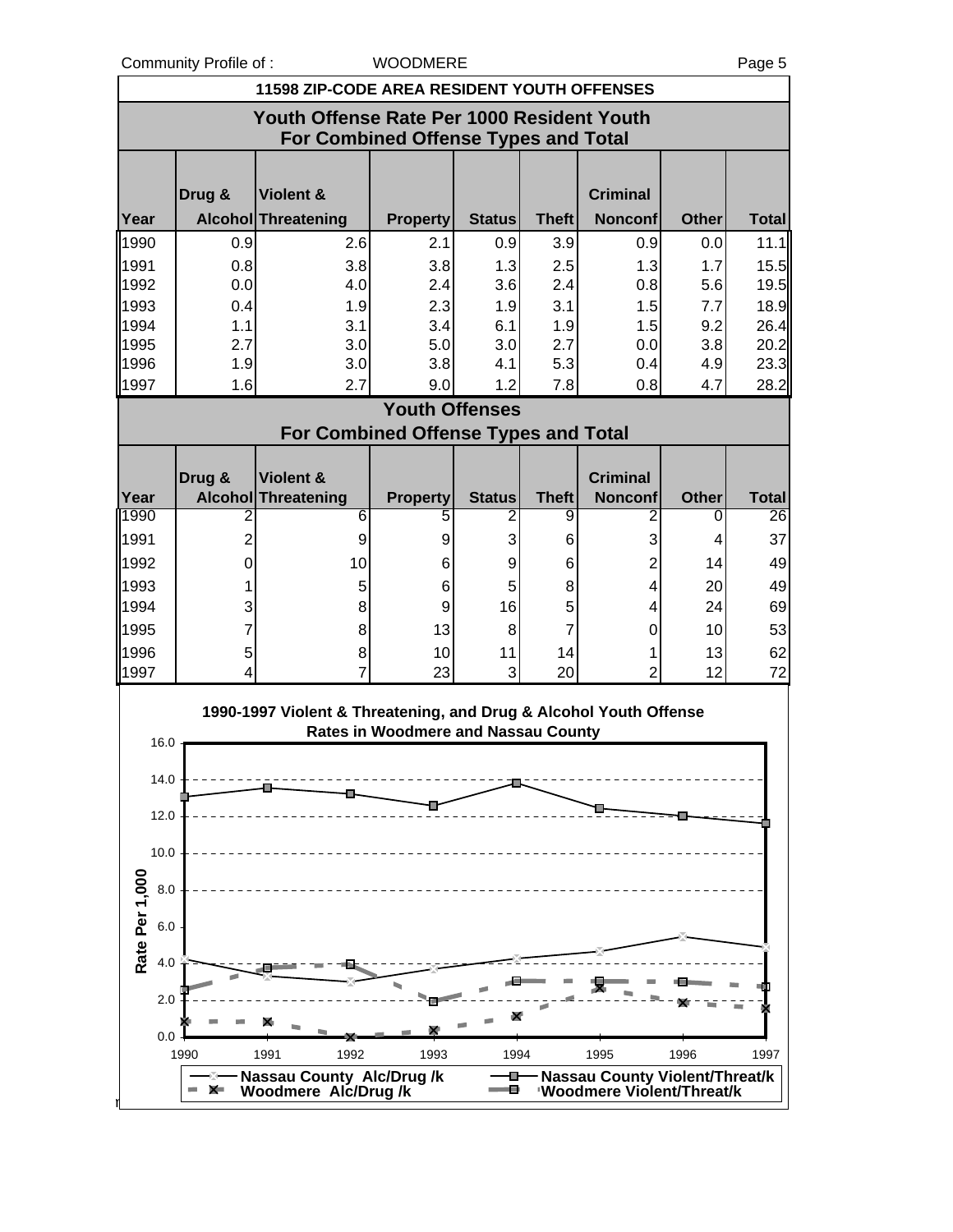



"Other " Communities include: Manhasset, Baldwin, Rockville Centre, Oyster Bay & Woodbury. Each comprises 3% of total.



 "Other" communities include Atlantic Beach, Rockville Centre, Westbury, Bayville and Upstate New York. Each community comprises less than 2% of all youth offenses in Woodmere.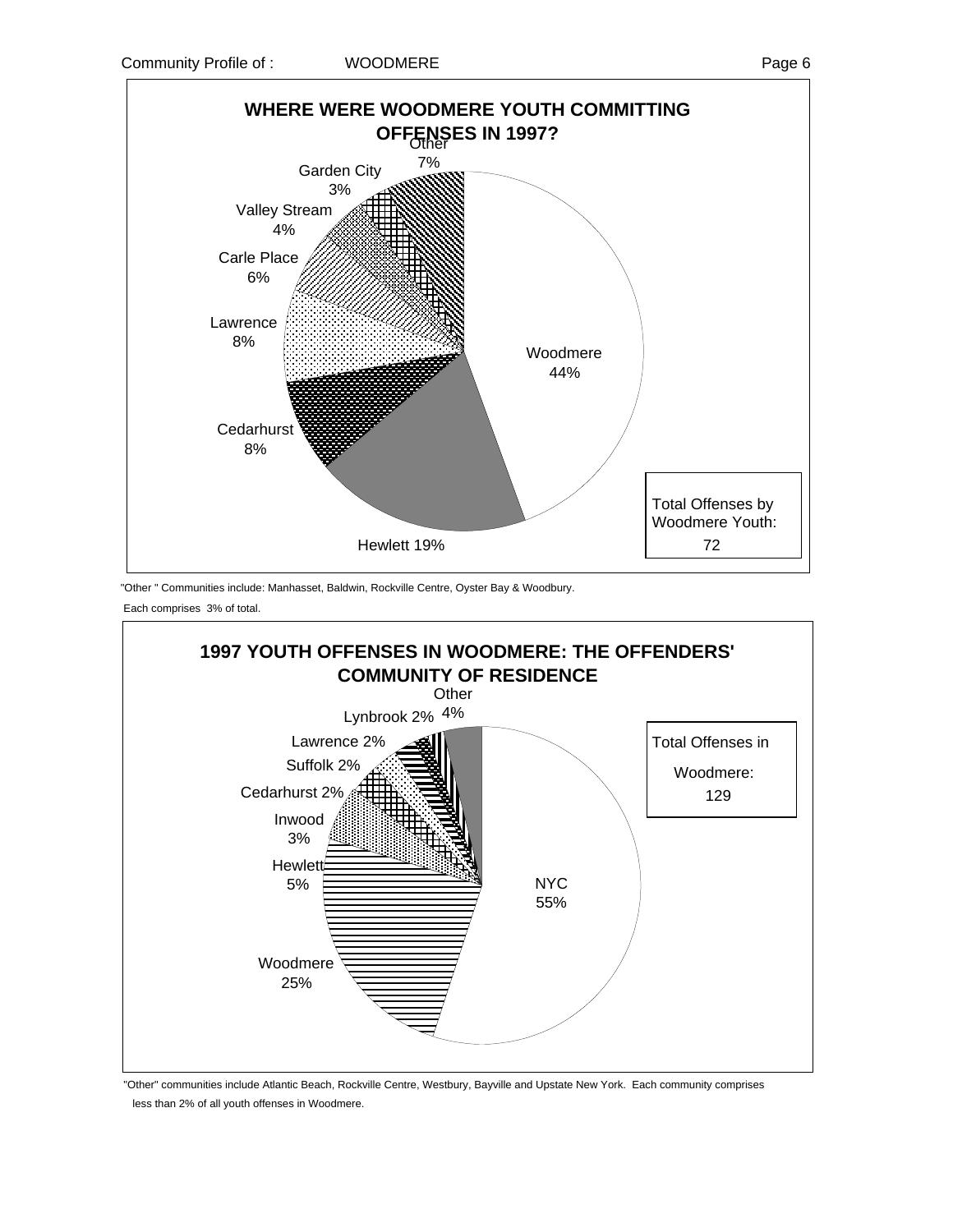|                      |                          |                |                |                |                |                |             | 1991-97       |
|----------------------|--------------------------|----------------|----------------|----------------|----------------|----------------|-------------|---------------|
|                      |                          |                |                |                |                |                |             | Percent       |
| Age                  | 1991                     | 1992           | 1993           | 1994           | 1995           | 1996           | 1997        | Change        |
| 10 Yr & Less         | $\overline{\phantom{0}}$ | $\overline{0}$ | $\Omega$       | $\overline{0}$ | $\overline{0}$ | $\overline{0}$ | $\Omega$    |               |
| $\frac{0}{0}$        | 0.0%                     | 0.0%           | 0.0%           | 0.0%           | 0.0%           | 0.0%           | 0.0%        |               |
| 11 to 12             | $\Omega$                 | $\overline{2}$ | $\Omega$       | $\Omega$       | $\Omega$       | $\Omega$       | $\Omega$    |               |
| $\%$                 | 0.0%                     | 28.6%          | 0.0%           | 0.0%           | 0.0%           | 0.0%           | 0.0%        |               |
| $\overline{13}$      | $\Omega$                 | 1              | $\Omega$       | $\Omega$       | $\Omega$       | $\Omega$       | $\Omega$    |               |
| $\%$                 | 0.0%                     | 14.3%          | 0.0%           | 0.0%           | 0.0%           | 0.0%           | 0.0%        |               |
| 14                   | $\mathbf{1}$             | $\Omega$       | $\mathbf{1}$   | $\overline{4}$ | $\Omega$       | $\Omega$       | $\mathbf 1$ | 0.0%          |
| $\frac{0}{0}$        | 33.3%                    | 0.0%           | 20.0%          | 25.0%          | 0.0%           | 0.0%           | 3.8%        |               |
| 15                   | $\Omega$                 | $\overline{2}$ | $\overline{0}$ | 1              | 3              | 1              | 1           |               |
| $\%$                 | 0.0%                     | 28.6%          | 0.0%           | 6.3%           | 37.5%          | 16.7%          | 33.3%       |               |
| 16                   | $\overline{0}$           | $\overline{2}$ | $\overline{3}$ | $\overline{4}$ | $\mathbf 1$    | $\overline{3}$ | $\Omega$    |               |
| $\frac{0}{6}$        | 0.0%                     | 28.6%          | 60.0%          | 25.0%          | 12.5%          | 50.0%          | 0.0%        |               |
| 17 <sub>1</sub>      | $\overline{2}$           | $\mathbf 0$    | 1              | $\overline{7}$ | $\overline{2}$ | 1              |             | $0 - 100.0\%$ |
| $\%$                 | 66.7%                    | 0.0%           | 20.0%          | 43.8%          | 25.0%          | 16.7%          | 0.0%        |               |
| 18                   | $\mathbf{0}$             | $\Omega$       | $\Omega$       | $\Omega$       | $\overline{2}$ | $\Omega$       | $\Omega$    |               |
| $\frac{0}{0}$        | 0.0%                     | 0.0%           | 0.0%           | 0.0%           | 25.0%          | 0.0%           | 0.0%        |               |
| 19 to 20             | $\Omega$                 | $\mathbf 0$    | $\overline{0}$ | $\Omega$       | $\Omega$       | $\mathbf{1}$   | 1           |               |
| $\%$                 | 0.0%                     | 0.0%           | 0.0%           | 0.0%           | 0.0%           | 16.7%          | 33.3%       |               |
| <b>Woodmere</b>      |                          |                |                |                |                |                |             |               |
| <b>Total</b>         | 3                        | 7              | 5              | 16             | 8              | 6              | 3           | 0.0%          |
| Rate Per 1,000       | 1.0                      | 2.2            | 1.5            | 4.8            | 2.4            | 1.8            | 0.9         | $-9.1%$       |
| <b>Nassau County</b> |                          |                |                |                |                |                |             |               |
| Rate Per 1,000       | 5.19                     | 6.63           | 8.98           | 8.68           | 7.52           | 7.23           | 7.30        | 40.5%         |

### **Resident Woodmere Runaway and Homeless Youth by Age Group**

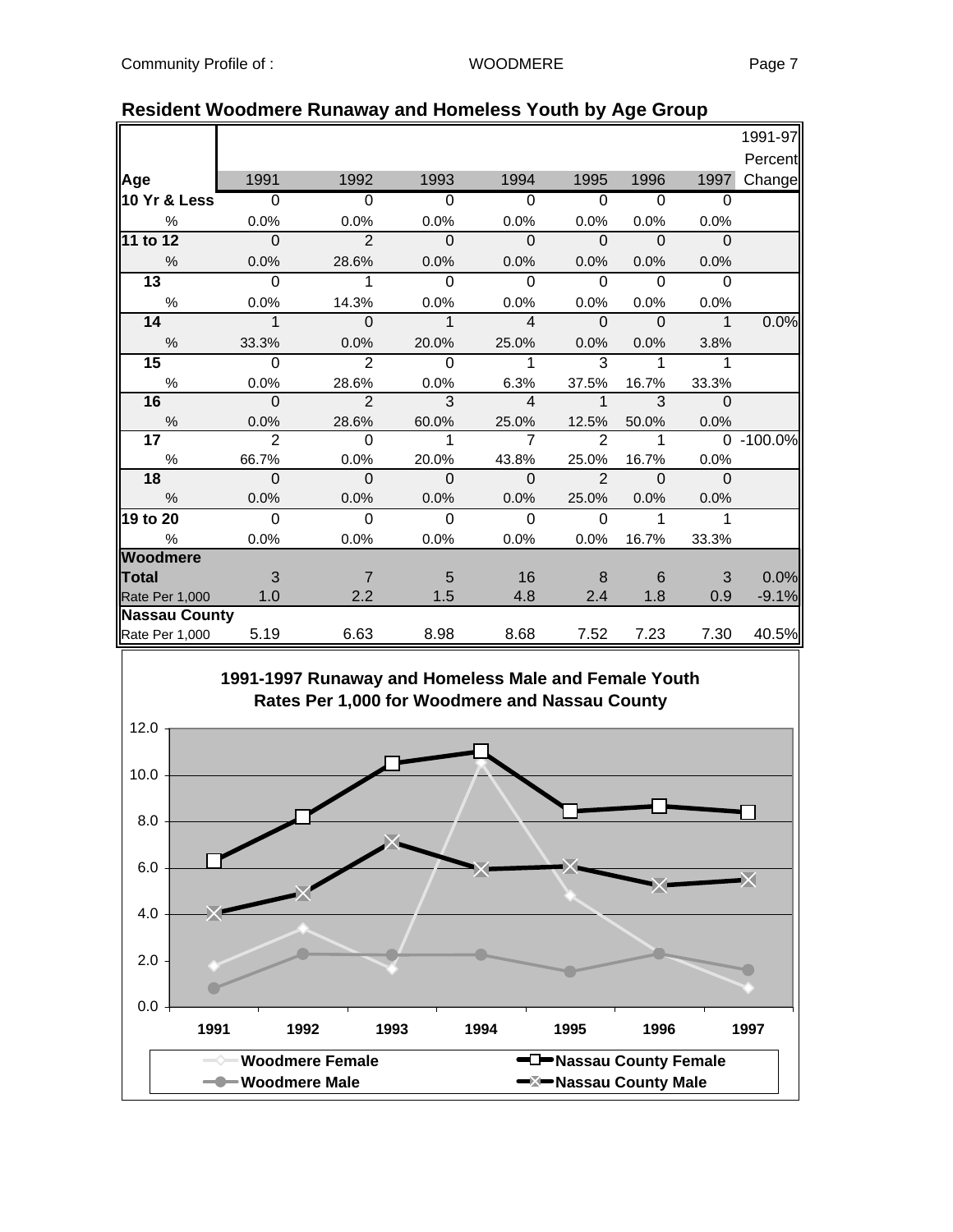Community Profile of : WOODMERE Page 8

## **PUBLIC SCHOOL ENROLLMENT IN HEWLETT-WOODMERE UFSD**

|      | European          | African                                               |          | Asian    | <b>Native</b> |               |       |
|------|-------------------|-------------------------------------------------------|----------|----------|---------------|---------------|-------|
| Year | American          | American                                              | Latino   | American | American      | Total         |       |
|      |                   |                                                       |          |          |               |               |       |
| 1987 | 2,638             | 15                                                    | 55       | 93       | 0             | 2,801         |       |
| 1988 | 2,577             | 10                                                    | 49       | 80       | 0             | 2,716         |       |
| 1989 | 2,516             | 7                                                     | 61       | 86       | 0             | 2,670         |       |
| 1990 | 2,478             | 3                                                     | 79       | 103      | 4             | 2,667         |       |
| 1991 | 2,457             | 13                                                    | 101      | 126      | 0             | 2,697         |       |
| 1992 | 2,508             | 17                                                    | 114      | 136      |               | 2,776         |       |
| 1993 | 2,522             | 22                                                    | 124      | 135      | 0             | 2,803         |       |
| 1994 | 2,584             | 14                                                    | 131      | 153      | 0             | 2,882         |       |
| 1995 | 2,623             | 17                                                    | 134      | 166      | 2             | 2,942         |       |
| 1996 | 2,672             | 23                                                    | 153      | 182      | 0             | 3,030         |       |
| 1997 | 2,691             | 25                                                    | 174      | 187      | 1             | 3,078         |       |
| 1998 | 2,943             | 35                                                    | 147      | 196      | 0             | 3,321         |       |
| 1999 | 2,833             | 31                                                    | 135      | 164      | 0             | 3,163         |       |
|      |                   | Net Change in School Enrollment Between 1987 and 1999 |          |          |               |               |       |
|      |                   | European                                              | African  |          | Asian         | <b>Native</b> |       |
|      | 1987-99           | American                                              | American | Latino   | American      | American      | Total |
|      | Change in Number  | 195                                                   | 16       | 80       | 71            | $\mathbf 0$   | 362   |
|      | Change as Percent | 7%                                                    | 107%     | 145%     | 76%           |               | 13%   |

| Net Change in School Enrollment Between 1993 and 1999 |          |          |        |          |               |        |  |  |  |
|-------------------------------------------------------|----------|----------|--------|----------|---------------|--------|--|--|--|
|                                                       | European | African  |        | Asian    | <b>Native</b> |        |  |  |  |
| 1993-99                                               | American | American | Latino | American | American      | Γotall |  |  |  |
| Change in Number                                      | 311      |          |        | 29       |               | 360    |  |  |  |
| Change as Percent                                     | 12%      | 41%      | 9%     | 21%      |               | 13%    |  |  |  |



\* The 1993-99 change for African Americans and Native Americans has been excluded from this chart because there were fewer than 10 enrolled in 1993. This policy is meant to avoid distorted percent comparisons among groups.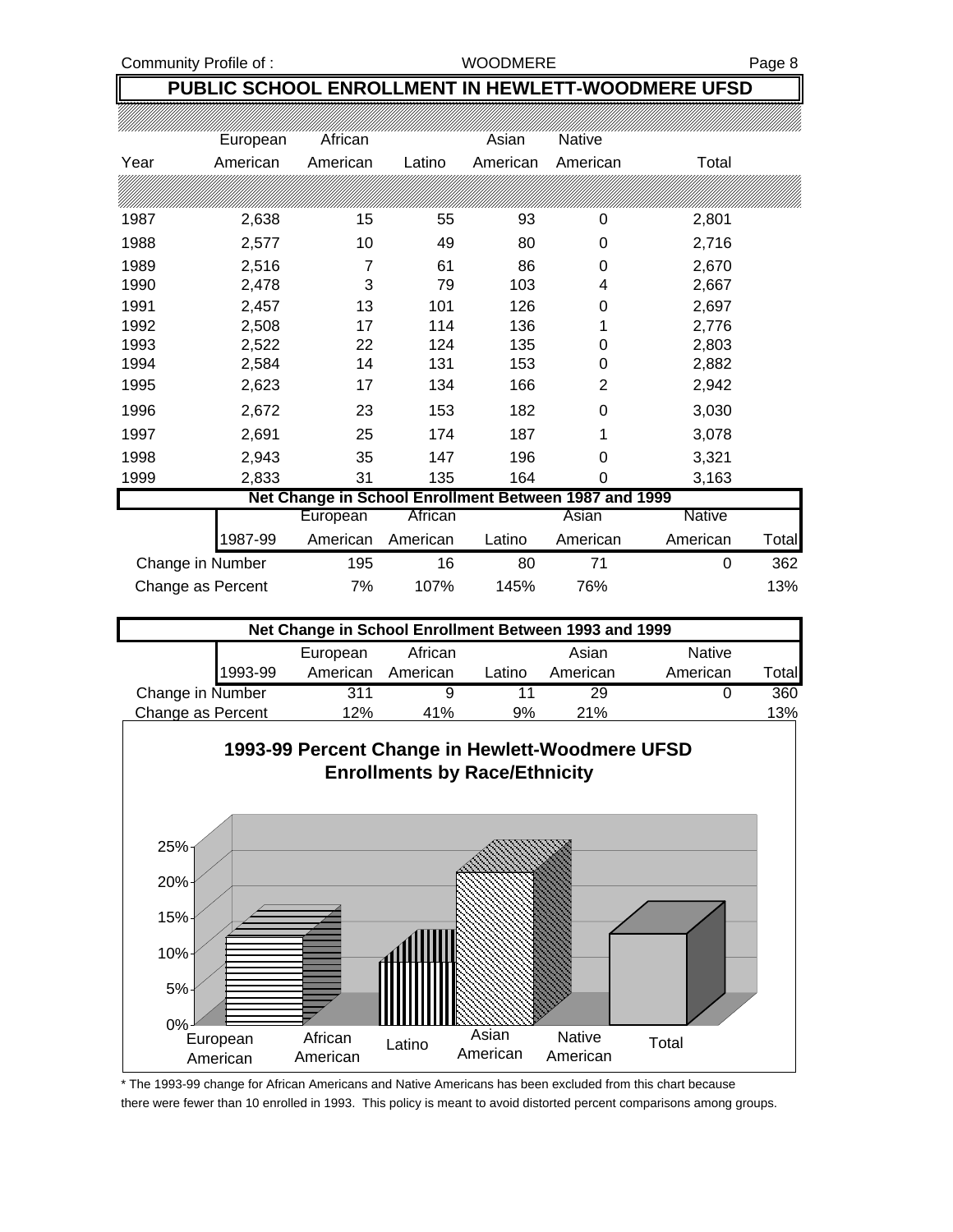### **REPORTED LIMITED ENGLISH PROFICIENT ENGLISH LANGUAGE LEARNERS (LEP/ELLs) IN HEWLETT-WOODMERE UFSD\***

|                         | Reported Number and Percent of LEP/ELL Students in Hewlett -<br>Woodmere UFSD, Hempstead Town and Nassau County |                                |                          |                         |                      |                         |  |  |  |  |
|-------------------------|-----------------------------------------------------------------------------------------------------------------|--------------------------------|--------------------------|-------------------------|----------------------|-------------------------|--|--|--|--|
|                         |                                                                                                                 | <b>Hewlett - Woodmere UFSD</b> | <b>Town of Hempstead</b> |                         | <b>Nassau County</b> |                         |  |  |  |  |
| Year                    | <b>Number</b>                                                                                                   | Percent of                     | <b>Number</b>            | Percent of              |                      | Number Percent of       |  |  |  |  |
|                         |                                                                                                                 | <b>Total Enrollment</b>        |                          | <b>Total Enrollment</b> |                      | <b>Total Enrollment</b> |  |  |  |  |
| 1992                    | 86                                                                                                              | 3.1%                           | 3,240                    | 3.2%                    | 6,044                | 3.5%                    |  |  |  |  |
| 1993                    | 108                                                                                                             | 3.9%                           | 3,875                    | 3.7%                    | 6,963                | 4.0%                    |  |  |  |  |
| 1994                    | 104                                                                                                             | 3.6%                           | 4,271                    | 4.1%                    | 7,492                | 4.2%                    |  |  |  |  |
| 1995                    | 105                                                                                                             | 3.6%                           | 4,674                    | 4.3%                    | 7,823                | 4.3%                    |  |  |  |  |
| 1996                    | 106                                                                                                             | 3.5%                           | 4,847                    | $4.4\%$                 | 8.276                | 4.5%                    |  |  |  |  |
| 1997                    | 97                                                                                                              | 3.2%                           | 5,532                    | 4.9%                    | 9,219                | 4.9%                    |  |  |  |  |
| 1998                    | 98                                                                                                              | 3.0%                           | 5,878                    | 5.1%                    | 9,353                | 4.8%                    |  |  |  |  |
| 1999                    | 111                                                                                                             | 3.5%                           | 6,134                    | $5.2\%$                 | 10.077               | 5.1%                    |  |  |  |  |
| 1999 Total              |                                                                                                                 |                                |                          |                         |                      |                         |  |  |  |  |
| Enrollment              | 3,163                                                                                                           |                                | 117,036                  |                         | 195,804              |                         |  |  |  |  |
| 1992 - 1999<br>% Change | 29.1%                                                                                                           |                                | 89.3%                    |                         | 66.7%                |                         |  |  |  |  |

\* In the 1998-1999 school year, there were 77 different languages spoken by students enrolled

in Nassau County public schools.



\*\* The annual number of reported LEP/ELLs enrollment is based upon the number of Limited English Proficient English Language Learners in the local district as reported on the State Education Department/ The University of the State of New York, Commissioners Regulations Part 154 Application.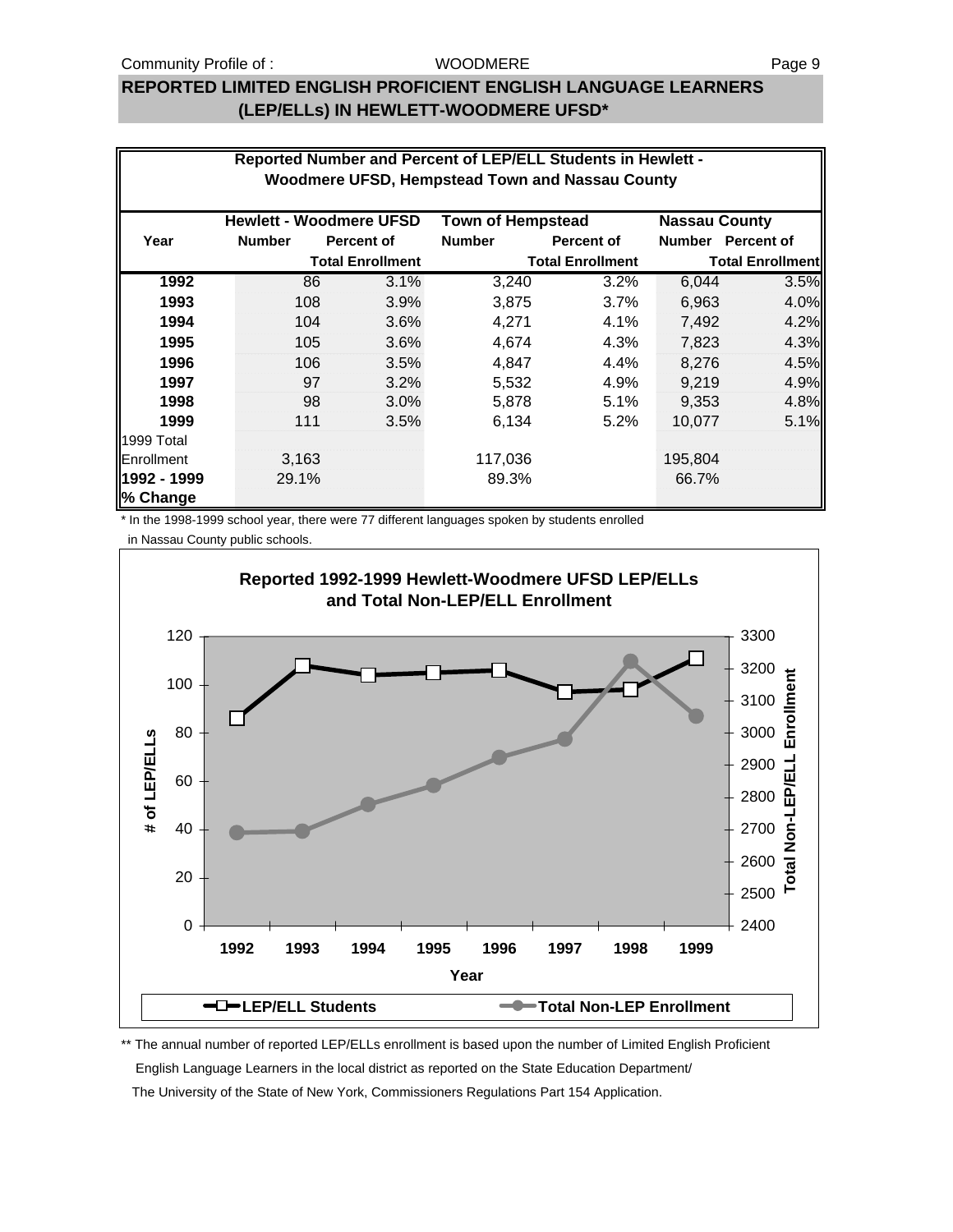Community Profile of : WOODMERE Page 10

|      | Dropout Percents: Hewlett-Woodmere UFSD, Hempstead Town, & Nassau County |            |          |          |          |          |  |  |  |  |  |
|------|--------------------------------------------------------------------------|------------|----------|----------|----------|----------|--|--|--|--|--|
|      | DROPOUT NUMBERS & PERCENTS OF HIGH SCHOOL ENROLLMENT*                    |            |          |          |          |          |  |  |  |  |  |
| Year | District-#                                                               | District-% | Town-#** | Town-%** | County-# | County-% |  |  |  |  |  |
|      |                                                                          |            |          |          |          |          |  |  |  |  |  |
| 1987 | 6                                                                        | 0.6        | 898      | 2.4      | 1284     | 2.0      |  |  |  |  |  |
| 1988 | $\overline{2}$                                                           | 0.2        | 759      | 2.2      | 1177     | 2.0      |  |  |  |  |  |
| 1989 | 4                                                                        | 0.4        | 654      | 2.0      | 932      | 1.7      |  |  |  |  |  |
| 1990 | 4                                                                        | 0.5        | 546      | 1.8      | 759      | 1.4      |  |  |  |  |  |
| 1991 | 3                                                                        | 0.3        | 432      | 1.4      | 613      | 1.2      |  |  |  |  |  |
| 1992 | 3                                                                        | 0.3        | 483      | 1.6      | 654      | 1.2      |  |  |  |  |  |
| 1993 | 4                                                                        | 0.5        | 484      | 1.6      | 630      | 1.2      |  |  |  |  |  |
| 1994 | 4                                                                        | 0.4        | 533      | 1.7      | 724      | 1.4      |  |  |  |  |  |
| 1995 | 3                                                                        | 0.3        | 395      | 1.3      | 531      | 1.0      |  |  |  |  |  |
| 1996 | 4                                                                        | 0.4        | 337      | 1.1      | 477      | 0.9      |  |  |  |  |  |
| 1997 | 1                                                                        | 0.1        | 358      | 1.1      | 479      | 0.9      |  |  |  |  |  |
| 1998 | 3                                                                        | 0.3        | 330      | 1.0      | 489      | 0.9      |  |  |  |  |  |

\*Dropout Rate = Dropouts divided by 9-12 grade enrollment including ungraded secondary enrollment. A dropout

is defined as any pupil who left school prior to graduation & did not enter another school or program leading to a GED.



\*\*Town data based on a weighted average of communities which are fully or partially located within town boundaries.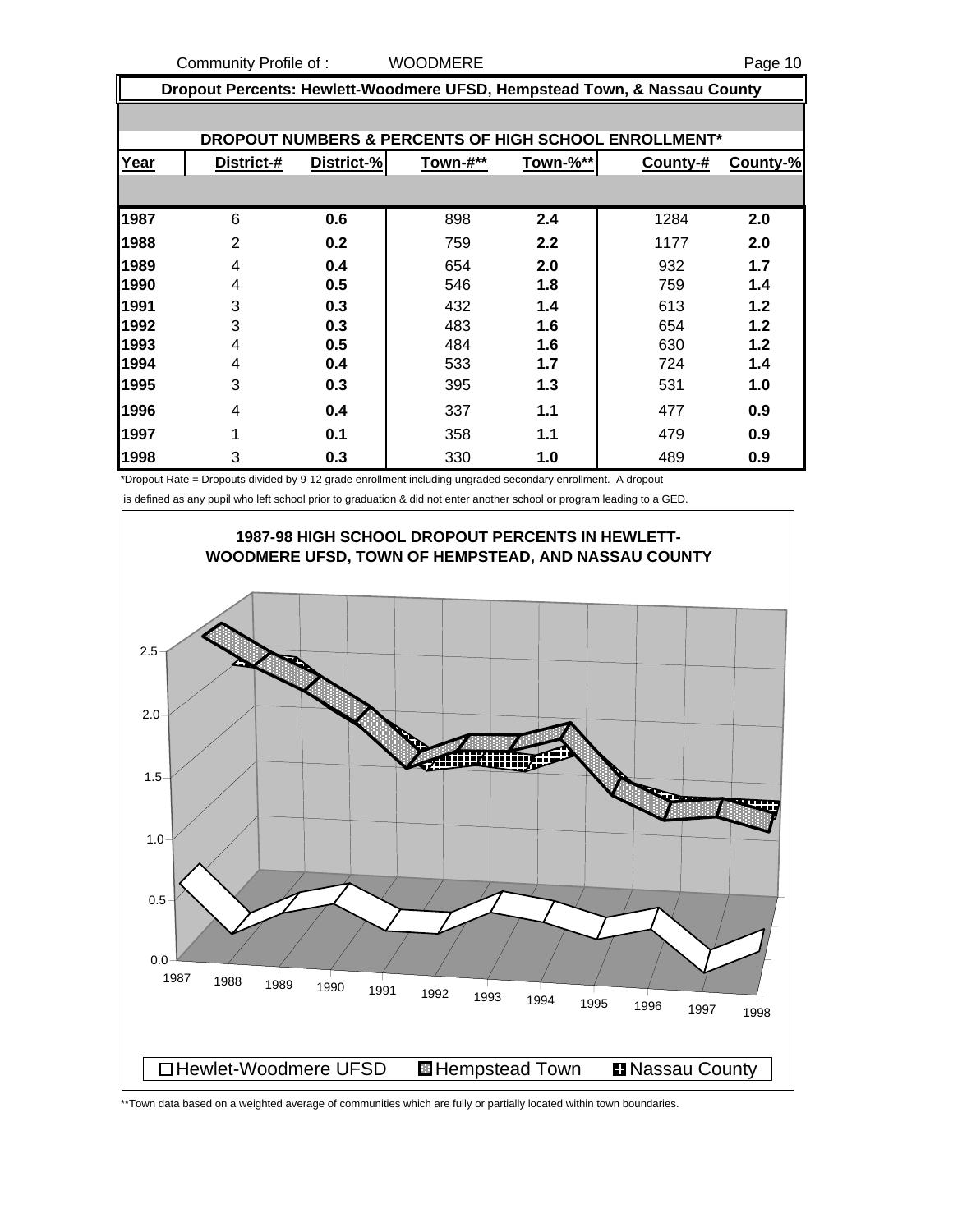| Nassau County and New York State* |          |           |                      |           |                       |           |  |  |
|-----------------------------------|----------|-----------|----------------------|-----------|-----------------------|-----------|--|--|
|                                   | Woodmere |           | <b>Nassau County</b> |           | <b>New York State</b> |           |  |  |
|                                   |          | Fertility |                      | Fertility |                       | Fertility |  |  |
| Year                              | Births** | Rate      | <b>Births</b>        | Rate      | <b>Births</b>         | Rate      |  |  |
| 1982                              | 163      | 58.2      | 14,342               | 49.0      | 246,889               | 59.6      |  |  |
| 1983                              | 169      | 61.0      | 14,541               | 49.8      | 248,222               | 59.6      |  |  |
| 1984                              | 169      | 61.8      | 14,758               | 50.6      | 250,436               | 59.9      |  |  |
| 1985                              | 169      | 62.6      | 15,247               | 52.3      | 258,826               | 61.6      |  |  |
| 1986                              | 178      | 66.8      | 15,567               | 53.5      | 263,045               | 62.3      |  |  |
| 1987                              | 181      | 68.8      | 16,504               | 56.8      | 271,355               | 64.0      |  |  |
| 1988                              | 186      | 71.8      | 17,072               | 58.8      | 279,976               | 65.8      |  |  |
| 1989                              | 176      | 69.0      | 17,700               | 61.1      | 290,528               | 67.9      |  |  |
| 1990                              | 176      | 70.0      | 18,180               | 62.8      | 297,468               | 69.3      |  |  |
| 1991                              | 163      | 65.2      | 17,864               | 62.2      | 292,523               | 68.1      |  |  |
| 1992                              | 143      | 58.1      | 18,065               | 63.3      | 287,531               | 67.2      |  |  |
| 1993                              | 134      | 55.7      | 17,931               | 63.2      | 282,377               | 66.3      |  |  |
| 1994                              | 134      | 57.5      | 17,903               | 64.6      | 277,945               | 65.6      |  |  |
| 1995                              | 136      | 60.1      | 18,084               | 66.0      | 271,042               | 64.3      |  |  |
| 1996                              | 133      | 58.4      | 17,722               | 63.8      | 263,611               | 63.0      |  |  |
| 1997                              | 132      | 57.4      | 17,100               | 62.0      | 256,976               | 61.8      |  |  |





\* Fertility rate based on live births per 1,000 female population 15-44. Data for 1990-97 reflect zip code boundaries. Data for prior years reflect the local community as comprised by census tracts.

\*\* The number of births in the Woodmere area is a three year "running" average for all years. Source: Nassau County & New York State Departments of Health.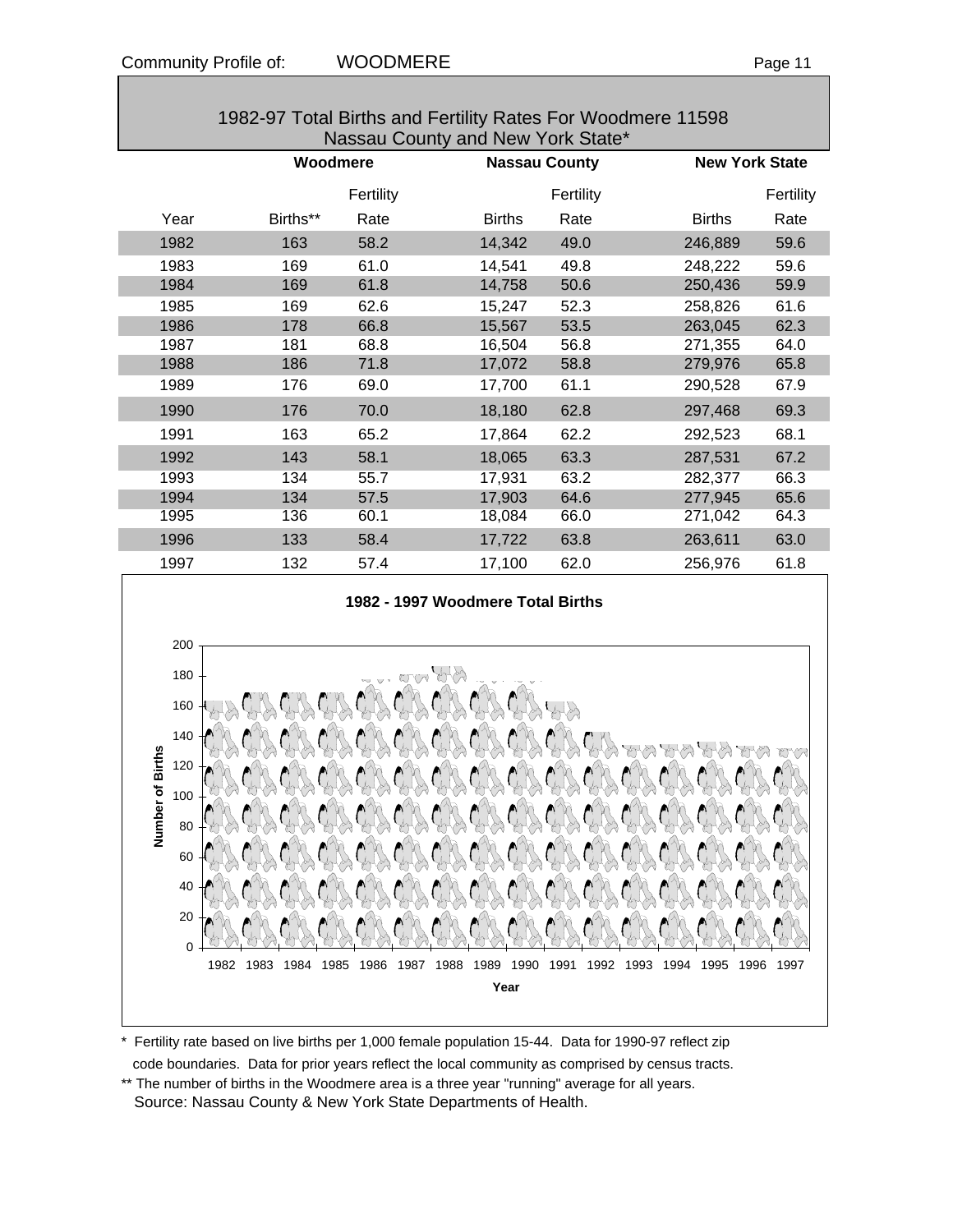| 1984-97 Births To Teen Mothers and Fertility Rates      |
|---------------------------------------------------------|
| For Woodmere 11598*, Nassau County and New York State** |

|      | Woodmere<br>Fertility<br>Teen |      |               | <b>Nassau County</b><br>Fertility |               | <b>New York State</b><br>Fertility |  |
|------|-------------------------------|------|---------------|-----------------------------------|---------------|------------------------------------|--|
| Year | Births***                     | Rate | <b>Births</b> | Rate                              | <b>Births</b> | Rate                               |  |
| 1984 | 1                             | 3.3  | 668           | 12.2                              | 25,658        | 35.7                               |  |
| 1985 | 1                             | 3.4  | 711           | 13.4                              | 25,470        | 36.4                               |  |
| 1986 | $\mathbf{1}$                  | 1.7  | 685           | 13.4                              | 25,134        | 37.0                               |  |
| 1987 | 1                             | 1.8  | 677           | 13.8                              | 25,080        | 38.0                               |  |
| 1988 | $\blacktriangleleft$          | 3.6  | 663           | 14.1                              | 25,861        | 40.3                               |  |
| 1989 | 1                             | 3.7  | 679           | 15.0                              | 26,593        | 42.7                               |  |
| 1990 | 1                             | 3.8  | 674           | 15.6                              | 26,553        | 44.0                               |  |
| 1991 | 2                             | 4.3  | 672           | 16.0                              | 26,216        | 44.1                               |  |
| 1992 | $\mathbf{1}$                  | 1.6  | 629           | 15.1                              | 25,330        | 43.4                               |  |
| 1993 | 1                             | 1.5  | 700           | 18.4                              | 25,515        | 44.3                               |  |
| 1994 | $\Omega$                      | 0.3  | 682           | 18.2                              | 25,852        | 45.3                               |  |
| 1995 | 0                             | 0.5  | 668           | 18.0                              | 24,805        | 43.6                               |  |
| 1996 | $\Omega$                      | 0.8  | 637           | 15.8                              | 23,864        | 41.8                               |  |
| 1997 | 0                             | 0.8  | 561           | 13.9                              | 22,185        | 38.5                               |  |

\*\*\* In some of the years above, a teen fertility rate is greater than 0 when teen births are 0. This is possible because teen births are presented as a 3 year average and the actual teen birth number is between 0 and .5



\* The number of birth to teen mothers in the Woodmere area is a three year "running" average for all years.

\*\* Fertility rate based on live births per 1,000 female population 15-19. Data for 1990-97 reflect zip code boundaries. Data for prior years reflect the local community as comprised by census tracts.